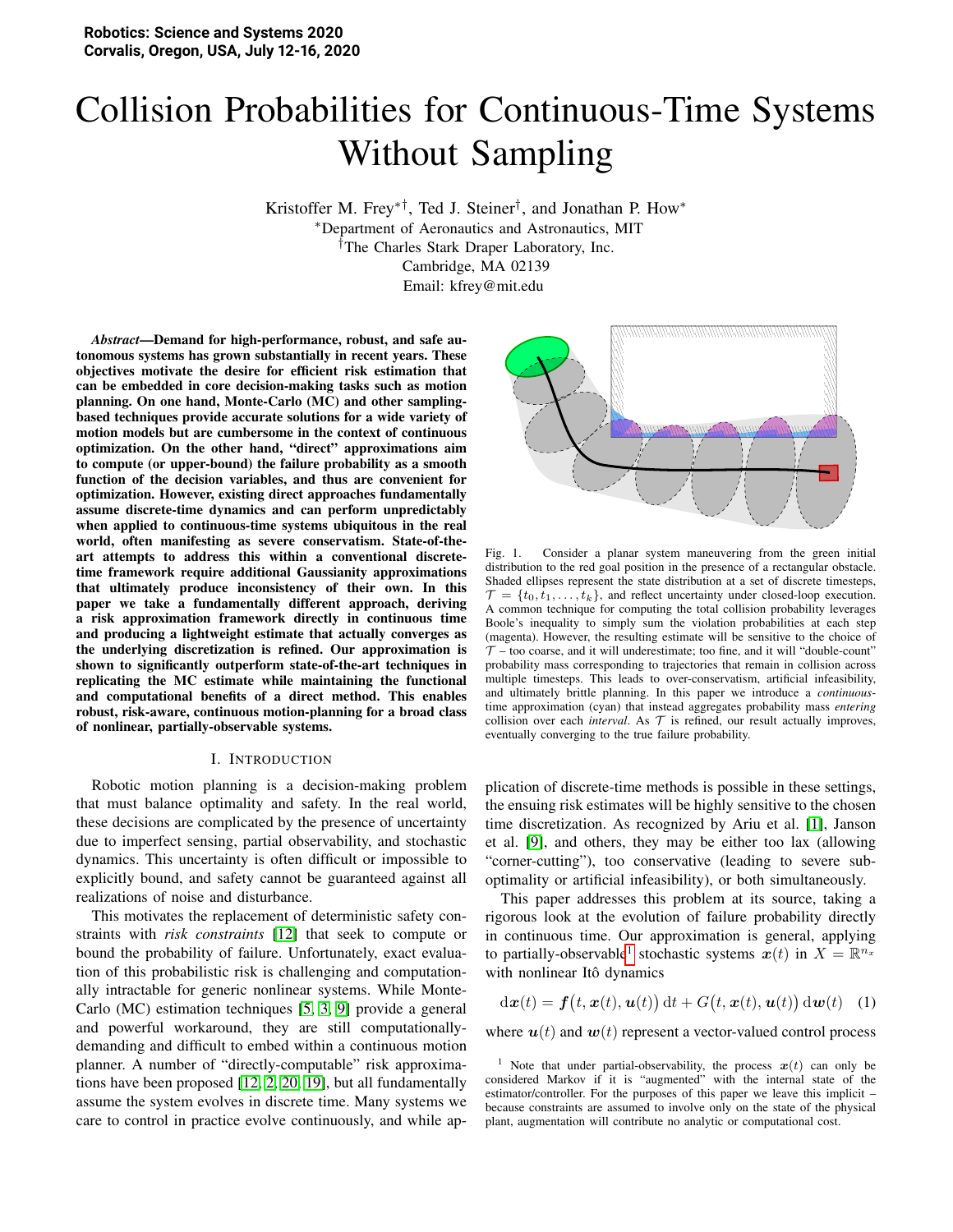and Brownian motion, respectively. Under partial observability,  $x(t)$  is not directly available to the controller, and feedback must be accomplished via a parallel observation process represented by the filtration  $\mathcal{Y}_t$  (the information available at time t). The special case of fully-observable systems is easily captured here as well. In order to simplify presentation, our main results impose some additional restrictions between the dynamics [\(1\)](#page-0-1) and the constraints that define the *safe set*  $X_{\text{safe}} \subset X$ . Even so, they accommodate a wide variety of nonlinear systems and constraints, including the ubiquitous case of second-order systems with position constraints. Moreover, relaxation of some of these requirements will be straightforward, though beyond the scope of this paper.

The types of planning problems we address take the form

$$
\min_{\mathbf{u}(\cdot)} \qquad \mathbf{E} \int_0^T l(t, \mathbf{u}(t), \mathbf{x}(t)) \, \mathrm{d}t \tag{2}
$$

subject to: 
$$
P\left(\bigvee_{t \in [0,T]} x(t) \notin X_{\text{safe}}\right) \leq \Delta
$$
 (3)

where the  $\vee$  symbol is a logical OR, implying existence of a satisfying event among a (possibly uncountable) collection, and  $\Delta \in (0, 1)$  represents a given risk tolerance over the finite horizon  $[0, T]$ . The constraint [\(3\)](#page-1-0) upper-bounds the probability of failure at *any* time in the planning horizon. This *risk* is challenging to evaluate and optimize against because it couples states across the planning horizon as a whole. As pointed out by Ono et al. [\[19\]](#page-8-6) and others, joint constraints of this nature can be approached via Lagrangian relaxation; that is, converting the risk-*constrained* problem to a risk-*minimizing* one with objective

<span id="page-1-1"></span>
$$
\mathbf{E}\int_0^T l\big(t,\mathbf{u}(t),\mathbf{x}(t)\big) \, \mathrm{d}t + \lambda \Big[P\big(\bigvee_{t \in [0,T]} \mathbf{x}(t) \not\in X_{\text{safe}}\big) - \Delta\Big] \tag{4}
$$

for some  $\lambda > 0$ . However, the augmented objective in [\(4\)](#page-1-1) does not possess the time-additive *Bellman* structure of [\(2\)](#page-1-2), precluding the application of many optimal control techniques such as dynamic programming [\[22,](#page-8-8) [24,](#page-8-9) [19\]](#page-8-6). Like [\[2,](#page-8-4) [19\]](#page-8-6) and other direct approximations, the approximation presented in this paper restores this time-additive structure while achieving superior accuracy for continuous-time systems.

This paper takes a fresh look at the time-evolution of the failure probability in [\(3\)](#page-1-0), specifically in continuous-time. Related work is outlined in Section [II.](#page-1-3) Section [III](#page-2-0) leverages the language of first-exit times to produce a timeadditive framework for continuous-time risk estimation. The classic theory is rich and well-explored, but to the best of the authors' knowledge no techniques yet exist to enable computation in the context of generic nonlinear systems and nonlinear constraints. To address this, we propose a piecewisecontinuous approximation in Sections [IV](#page-4-0) and [V](#page-5-0) that provably converges as the time discretization is refined – this allows us to losslessly extend classic results for constant-coefficient systems. As a second contribution, we identify a lightweight method to account for "safety-thus-far" that avoids attempting to approximate an explicit posterior and ensures conservatism

without being excessively so. Finally, we identify a large class of systems for which the requisite numerical quadratures can be computed exactly at significantly-reduced dimension, which is critical to ensure computational feasibility. The resulting risk approximation is empirically demonstrated in Section [VI](#page-6-0) to well-approximate MC estimates while retaining the computational simplicity and general applicability of direct methods, paving the way for risk-aware, continuous motion planning onboard real-world systems.

## II. RELATED WORK

<span id="page-1-3"></span><span id="page-1-2"></span>Risk-aware motion planning is far from a new problem and has received much attention over the years. For example, when probabilistic constraints  $P(x(t) \notin X_{\text{safe}}) \leq \Delta$  are enforced *independently* for each t, suitable extensions of classic algorithms such as RRT [\[14,](#page-8-10) [4,](#page-8-11) [23\]](#page-8-12) and differential dynamic programming (DDP) [\[24\]](#page-8-9) have been proposed. Alternatively, for problems with discrete time and action spaces, risk-constrained search methods such as  $RAO<sup>*</sup>$  [\[21,](#page-8-13) [8\]](#page-8-14) have shown promise.

<span id="page-1-0"></span>This paper considers problems continuous in time and action, where safety is most naturally expressed by the joint constraint [\(3\)](#page-1-0). The field of robust control provides some solutions against *worst-case* (i.e., bounded) disturbances, for example Majumdar and Tedrake [\[16\]](#page-8-15) and Lopez et al. [\[13\]](#page-8-16). However, these approaches are generally restricted to fully-observable systems. Furthermore, their performance may be severely conservative in the average case, motivating a quantification of *probabilistic* risk to allow explicit trade-off between safety and expedience during planning.

## *A. Sampling-Based Methods*

MC techniques provide a general and powerful method for estimating failure probabilities, at the cost of having to run a potentially large number of simulation rollouts. As closedloop partially-observable systems require simulation of plant, estimator, and controller, this can represent non-negligible amounts of computation. Aside from the issue of samplecomplexity, which has been partially addressed by Calafiore and Campi [\[5\]](#page-8-1) and Janson et al. [\[9\]](#page-8-3), sample-based estimates are discontinuous and therefore fundamentally cumbersome to incorporate into a continuous optimization framework. For example, [\[5\]](#page-8-1) proposes enforcement of a deterministic constraint for each sample, [\[9\]](#page-8-3) resorts to iterative obstacle inflation in RRT, and Blackmore et al. [\[3\]](#page-8-2) apply Mixed-Integer techniques. This limitation of MC motivates the search for efficient, "direct" risk approximations amenable to online, *continuous* optimization over motion plans.

## *B. Direct Risk Estimates (in Discrete Time)*

A number of direct techniques have been developed in a discrete-time setting, where [\(3\)](#page-1-0) simplifies to

<span id="page-1-4"></span>
$$
P\left(\vee_{i=0}^{k} \boldsymbol{x}(t_i) \notin X_{\text{safe}}\right) \leq \Delta. \tag{5}
$$

Early work by Li et al. [\[12\]](#page-8-0) recognized that, under Linear-Time-Varying (LTV) dynamics, dispersions will be distributed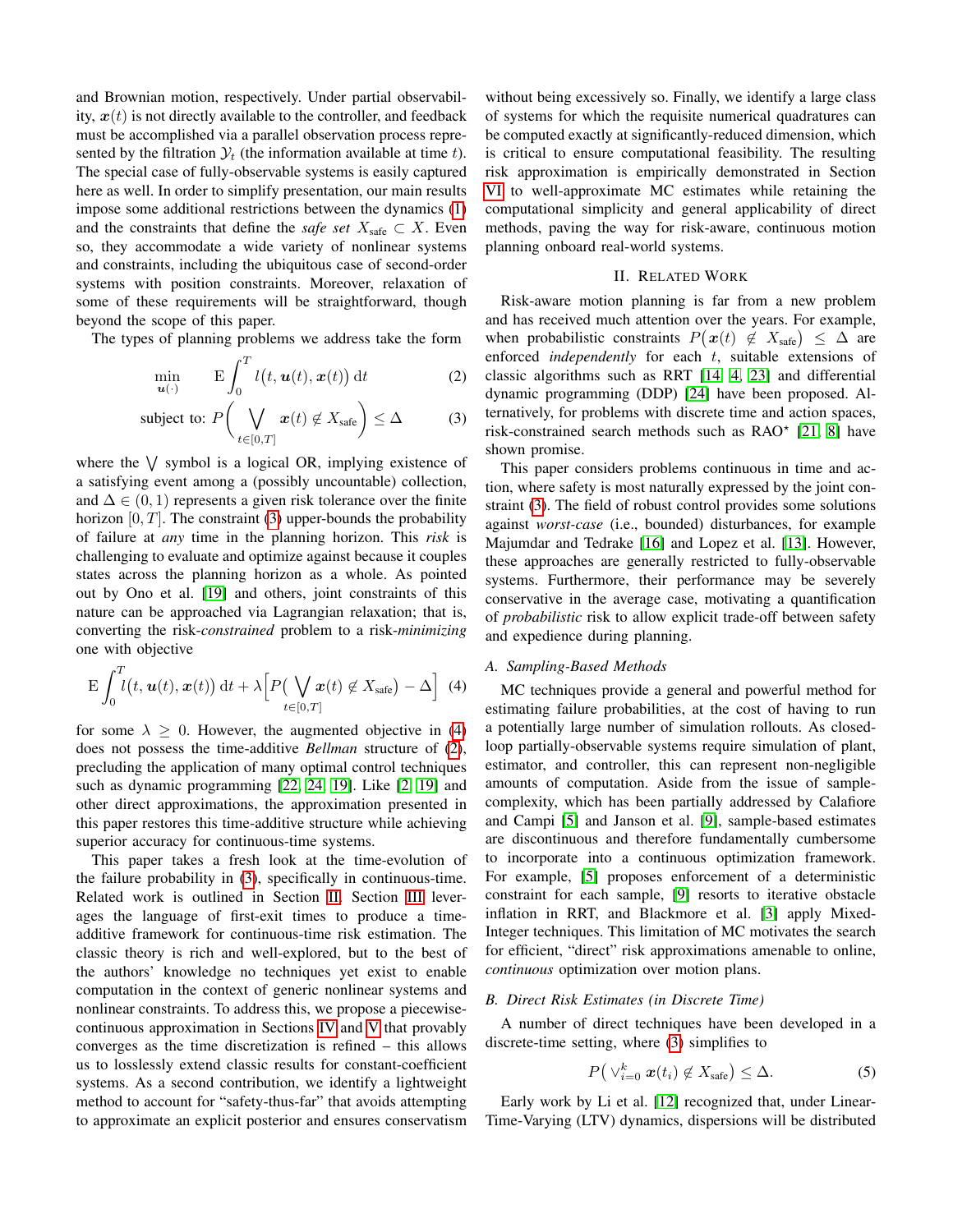as an  $n_x(k + 1)$ -dimensioned normal distribution. The joint probability in [\(5\)](#page-1-4) can then evaluated as a high-dimensional integral via quadrature methods or sampling, both of which have complexity exponential in dimension. To avoid this unfavorable scaling with  $k$ , Blackmore and Ono [\[2\]](#page-8-4) use Boole's inequality (a.k.a. the union bound) to decompose the probability in [\(5\)](#page-1-4) over time as

<span id="page-2-1"></span>
$$
P\big(\vee_{i=0}^{k} \boldsymbol{x}(t_i) \notin X_{\text{safe}}\big) \leq \sum_{i=0}^{k} P(\boldsymbol{x}(t_i) \notin X_{\text{safe}}). \qquad (6)
$$

This decoupling over timesteps is highly convenient. As pointed out by Ono et al. [\[19\]](#page-8-6), the right-hand side of [\(6\)](#page-2-1) is time-additive, allowing the use of dynamic programming to minimize [\(4\)](#page-1-1). Alternatively, Ono and Williams [\[18\]](#page-8-17) introduce the *risk-allocation* formulation

$$
P(\boldsymbol{x}(t_i) \notin X_{\text{safe}}) \leq \Delta_i \ \forall i \leq k \quad \text{and} \quad \sum_{i=0}^k \Delta_i = \Delta \quad (7)
$$

which explicitly allocates a risk "budget" between timesteps. This framework has inspired a series of other works including [\[25,](#page-8-18) [15,](#page-8-19) [6\]](#page-8-20), all fundamentally dependent on decomposition [\(6\)](#page-2-1).

Despite its popularity, the use of Boole's inequality to decompose joint constraints over time can be severely conservative, as illustrated in Fig. [1.](#page-0-2) By ignoring correlations between states at adjacent timesteps, the sum in [\(6\)](#page-2-1) will "double-count" violation probabilities, particularly as the time discretization is refined. This problem is addressed by Patil et al. [\[20\]](#page-8-5), who recognize that the state distributions should be *conditioned* on the safety of prior timesteps. Because capturing this conditioning exactly is challenging, they approximate the projected and truncated distribution corresponding to each constraint as a single-dimensional Gaussian, allowing closedform update of the state distribution parameters. However, Gaussianity here is inexact and the resulting estimate may not remain statistically consistent or result in a conservative (upper-bounding) risk estimate.

When addressing continuous-time systems, a standard numeric approach to risk-aware optimization approximates the original system as discrete-time under a given time partition  $\mathcal{T} = \{t_0 = 0, t_1, \ldots, t_k = T\}$  and then substitutes constraint [\(5\)](#page-1-4) for [\(3\)](#page-1-0). This allows well-studied discrete-time techniques to be applied, but, as mentioned earlier, the results will be highly sensitive to the choice of discretization. Depending on the complexity and movement speed of the robot, these effects can lead to unsafe or overly-cautious behavior, or both. This motivates the fundamental contribution of this paper – a direct risk approximation derived fundamentally in continuous time.

# *C. Stochastic Processes in Continuous-Time*

In an effort to explicitly address the continuous-time constraint [\(3\)](#page-1-0) and avoid "corner-cutting," Ariu et al. [\[1\]](#page-8-7) apply Boole's inequality over *intervals* rather than instantaneous states as

<span id="page-2-3"></span>
$$
P\Big(\bigvee_{s\in[0,T]} \boldsymbol{x}(s) \notin X_{\text{safe}}\Big) \leq \sum_{i=0}^{k-1} P\Big(\bigvee_{s\in[t_i,t_{i+1})} \boldsymbol{x}(s) \notin X_{\text{safe}}\Big). \quad (8)
$$

Note that continuity allows the endpoint  $x(T)$  to be dropped. As with [\(6\)](#page-2-1), this "interval Boole's" neglects correlations between events. In particular, their method assumes the state process itself follows a Brownian motion, ultimately resulting in a *doubly*-conservative estimate compared to its discrete-time counterpart. In contrast, the approximation proposed in this paper also operates on intervals, but it addresses the nonlinear dynamics directly and avoids the use of Boole's inequality in this way, producing a much tighter risk bound.

This paper leans heavily on the classical notion of firstpassage times, a well-studied topic in the field of continuous stochastic processes. Indeed, the piecewise approximation presented in Section [IV](#page-4-0) of this paper is similar in spirit to that of Jin and Wang [\[10\]](#page-8-21), although we consider the case where the process (rather than purely the boundary) is nonlinear.

## III. HOW RISK EVOLVES IN TIME

<span id="page-2-0"></span>Consider a càdlàg<sup>[2](#page-2-2)</sup>, Markov process  $z(t) \in \mathbb{R}^m$  with associated probability space  $(\Omega, \mathcal{F}, P)$ . Here,  $\Omega$  represents the *outcome* space, F is a *sigma-algebra* over  $\Omega$  (a collection of events  $E \subseteq \Omega$ ) such that  $z(t)$  is measurable for all t, and P is a probability measure over  $\mathcal F$ . Note that for now we do *not* assume  $z(t)$  has continuous sample paths. We begin by exploring the "nearly" time-additive evolution of the *exit cumulant*

$$
F_{\mathbf{z}}(t) \triangleq P\left(\bigvee_{s \in [0,t]} \mathbf{z}(s) \notin D\right) \tag{9}
$$

for some closed set  $D \subset \mathbb{R}^m$ .

For clarity in the following discussion, we adopt the language of *passage times*, also known as *hitting* or *exit times* [\[11,](#page-8-22) [26\]](#page-8-23). Define a parameterized family of exit times with respect to process  $z(t)$  as

$$
\mathbf{z}_{\mathcal{T}_t} \triangleq \inf \left\{ s \in [t, T] \, \middle| \, \mathbf{z}(s) \notin D \right\} \tag{10}
$$

where the infinum of the empty set is assigned to  $\infty$ . That is,  $z_{\tau_t}$  refers to the first time (after t) that  $z(s)$  "exits" D. For both  $F_z$  and  $z_{\tau}$  we will drop the explicit z specification when the corresponding process is unambiguous.

The following useful properties can be identified.

<span id="page-2-4"></span>**Lemma 1.** For any  $0 \le t_1 < t_2 \le T$ , the following hold:

- $\tau_{t_1} \geq t_2 \iff z(s) \in D \quad \forall s \in [t_1, t_2)$ *.*
- $\tau_0 \in [t_1, t_2) \iff \tau_0 \geq t_1, \tau_{t_1} < t_2.$
- *For each outcome*  $\omega \in \Omega$ *, either* 
	- 1)  $\tau_0 = \infty$  *("no exit"), or*

2)  $z(\tau_0) \in \partial D \cup D^c$  ("smooth exit" or a "jump out"). *where* ∂D and D<sup>c</sup> are the boundary and complement of D*, respectively.*

It is straightforward to verify that the total exit probability can be written as  $F(T) = P(\tau_0 \leq T)$ , and thus  $\tau_0$  offers a means by which to analyze the time-evolution of  $F(t)$ . In some cases  $F(t)$  is known to be time-differentiable [\[10\]](#page-8-21), and thus computing this derivative (called the *first-passage density*)

<span id="page-2-2"></span><sup>&</sup>lt;sup>2</sup>a.k.a. right-continuous with left limits.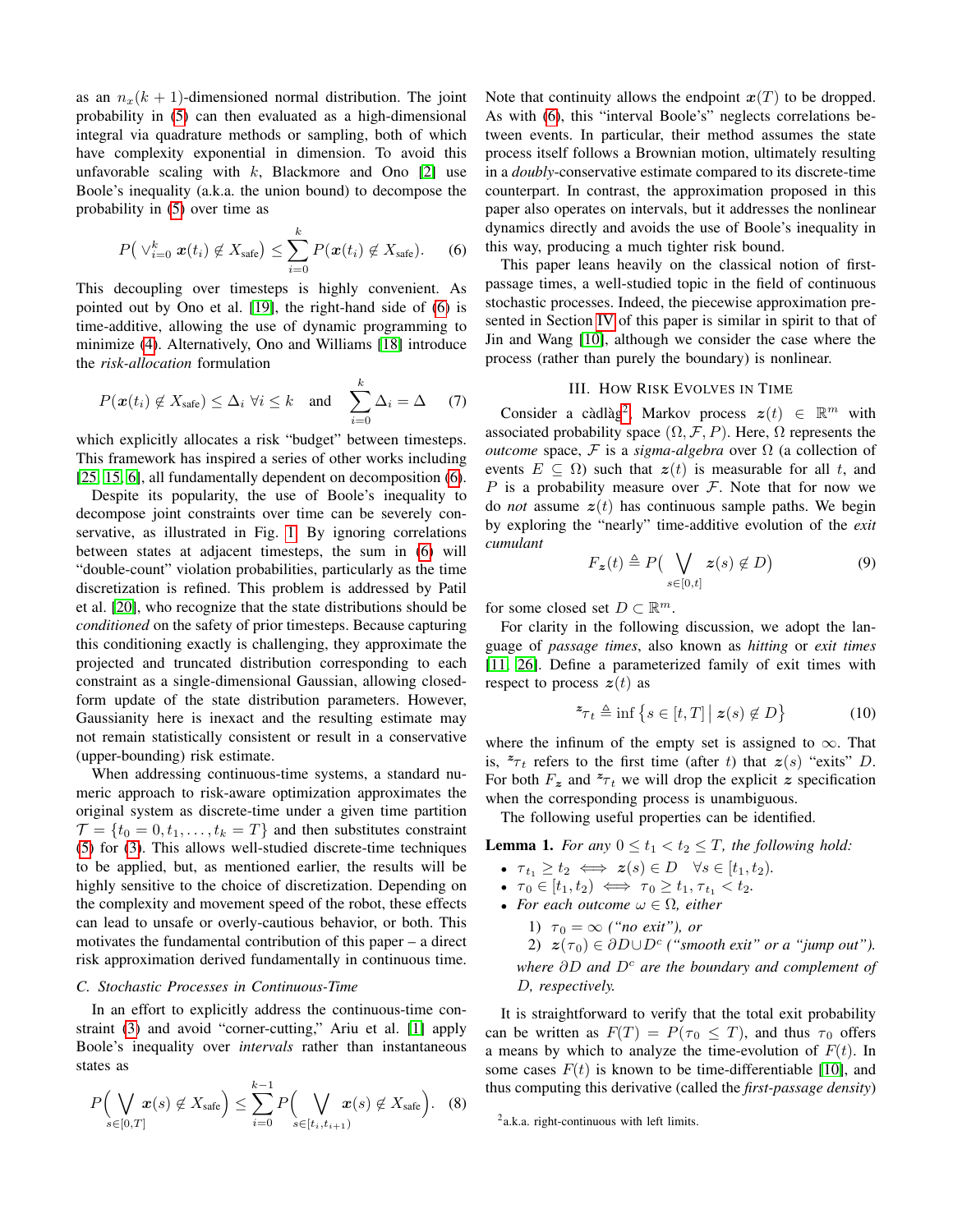would seem to be a natural goal. However, this computation is challenging for generic nonlinear processes, and instead we will settle for an interval-based "integration" scheme that reflects how  $F(T)$  can be approximated in practice. In later sections, through both analysis and experiment we demonstrate that this approximation indeed converges to the true value as the time discretization is refined.

Proceeding, assume a given partition  $\mathcal{T} = \{t_0 =$  $0, t_1, t_2, \ldots, t_k = T\}$  of the fixed horizon  $[0, T]$ . A crucial advantage of the language of the *first*-exit time is that it provides a natural disjointness between events, and in particular

$$
F(T) = \sum_{i=0}^{k-1} P(\tau_0 \in [t_i, t_{i+1}) + P(\tau_0 = T). \tag{11}
$$

Note that, in contrast to [\(8\)](#page-2-3), the relation [\(11\)](#page-3-0) holds with equality. Proceeding from here and adopting the shorthand  $z_i \triangleq z(t_i)$ ,  $\tau_i \triangleq \tau_{t_i}$ , and so on, the above can be written

$$
\sum_{i=0}^{k-1} \left( P(\tau_0 \in [t_i, t_{i+1}), z_i \in D) + P(\tau_0 = t_i, z_i \notin D) \right) + P(\tau_0 = T, z(T) \in D^c)
$$
\n(12)

$$
= \sum_{i=0}^{k-1} P(\tau_0 \in [t_i, t_{i+1}), z_i \in D) + \sum_{i=0}^{k} P(\tau_0 = t_i, z_i \in D^c)
$$
\n(13)

where in [\(12\)](#page-3-1) we split the probability over the event that  $z_i \in$ D. Note that the right-hand summation in [\(13\)](#page-3-2) involves the probabilities that discontinuous sample paths "jump out" of D at each of the partition points  $t_i$ . Examining the first set of terms, Lemma [1](#page-2-4) allows

$$
P(\tau_0 \in [t_i, t_{i+1}), \mathbf{z}_i \in D)
$$
  
=  $P(\tau_i < t_{i+1} | \tau_0 \ge t_i, \mathbf{z}_i \in D) P(\tau_0 \ge t_i, \mathbf{z}_i \in D).$  (14)

The conditioning on  $\tau_0 \geq t_i$  and  $z_i \in D$  in [\(14\)](#page-3-3) implies that the process has not exited "yet," imposing a specific posterior over  $z_i$  that we will call the *anthropic* distribution<sup>[3](#page-3-4)</sup>

<span id="page-3-7"></span>
$$
\bar{\pi}_t(\mathrm{d}z)\triangleq P(z(t)\in\mathrm{d}z\,|\,\tau_0\geq t,z(t)\in D). \qquad(15)
$$

Before proceeding further, define the function

<span id="page-3-5"></span>
$$
\Phi_{\boldsymbol{z}}(t_i, t_{i+1}; \mu_i) \triangleq P(\tau_i < t_{i+1} \,|\, \boldsymbol{z}_i \sim \mu_i) \tag{16}
$$

for any (not necessarily normalized) measure  $\mu_i$  over  $\mathbb{R}^m$ . [\(16\)](#page-3-5) captures the probability of an exit (not necessarily the first) in the interval  $[t_i, t_{i+1})$ , given that  $z_i$  is distributed according to  $\mu_i$ . As before, the z subscript will be left implicit where possible. Because the process  $z(t)$  is assumed Markov and applying [\(14\)](#page-3-3), sum [\(13\)](#page-3-2) can be re-written in terms of  $\Phi$  and  $\bar{\pi}_t$  as

<span id="page-3-6"></span>
$$
F(T) = \sum_{i=0}^{k-1} \Phi(t_i, t_{i+1}; \bar{\pi}_i) P(\tau_0 \ge t_i, z_i \in D)
$$
  
+ 
$$
\sum_{i=0}^{k} P(\tau_0 = t_i, z_i \in D^c).
$$
 (17)

A key challenge in evaluation of [\(17\)](#page-3-6) is computation of  $\bar{\pi}_i$ . For one thing, its support is clearly limited to D, which is sufficient to ensure non-Gaussianity. This motivates us to avoid attempting to approximate or bound  $\bar{\pi}_t$  directly and instead decompose it via Baye's rule, producing

<span id="page-3-0"></span>
$$
\bar{\pi}_t(\mathrm{d}z) = \frac{P(\tau_0 \ge t, z(t) \in D \mid z(t) = z) P(z(t) \in \mathrm{d}z)}{P(\tau_0 \ge t, z(t) \in D)}
$$

$$
\triangleq \frac{\bar{\Psi}_t(z)\bar{b}_t(\mathrm{d}z)}{P(\tau_0 \ge t, z(t) \in D)} \tag{18}
$$

where  $\bar{b}_t$  is the *a priori* distribution of  $z(t)$ , and we refer to  $\bar{\Psi}_t$  :  $\mathbb{R}^m \mapsto [0, 1]$  as the *anthropic likelihood*. It is straightforward to show

<span id="page-3-8"></span>
$$
\Phi(t_i, t_{i+1}; \bar{\pi}_i) P(\tau_0 \ge t_i, \mathbf{z}_i \in D) = \Phi(t_i, t_{i+1}; \bar{\Psi}_i \bar{b}_i), \tag{19}
$$

<span id="page-3-1"></span>and therefore [\(17\)](#page-3-6) can be written

<span id="page-3-2"></span>
$$
F(T) = \sum_{i=0}^{k-1} \Phi(t_i, t_{i+1}; \bar{\Psi}_i \bar{b}_i) + \sum_{i=0}^k P(\tau_0 = t_i, z_i \in D^c).
$$
\n(20)

As discussed in Section [V-B,](#page-5-1) and in contrast to the case of  $\bar{\pi}_t$ , identifying conservative approximations for  $\bar{\Psi}_t$  will be both straightforward and effective.

#### *A. Analogous Development Under Filtration* F<sup>t</sup>

<span id="page-3-3"></span>Though not the primary focus of this paper, we note that the preceding development can be applied analogously in the context on a filtration  $\mathcal{F}_t$  representing information that becomes available *during* execution as opposed to *a priori*. For example, in the context of  $x(t)$  as defined in [\(1\)](#page-0-1), we might consider the observation filtration  $\mathcal{F}_t = \mathcal{Y}_t$ .

Though the information generated by  $\mathcal{F}_t$  itself evolves randomly, modification of the above discussion is straightforward and we simply provide some analogous definitions here for clarity. As in [\(15\)](#page-3-7), we can define the *anthropic belief*  $\pi_t(\mathrm{d}z) \triangleq P(z(t) \in \mathrm{d}z \mid \tau_0 \geq t, z(t) \in D, \mathcal{F}_t)$ , and like [\(15\)](#page-3-7) it has the structure

$$
\pi_t(\mathrm{d}\boldsymbol{z}) = \frac{\Psi_t(\boldsymbol{z})b_t(\mathrm{d}\boldsymbol{z})}{P(\tau_0 \ge t, \boldsymbol{z}(t) \in D \,|\, \mathcal{F}_t)}\tag{21}
$$

where the familiar estimation belief  $b_t$  and anthropic likelihood  $\Psi_t$  are adapted to  $\mathcal{F}_t$ . An analogous identity to [\(19\)](#page-3-8) can be established, yielding

<span id="page-3-9"></span>
$$
F(T) = \mathcal{E}\left[\sum_{i=0}^{k-1} \Phi(t_i, t_{i+1}; \Psi_i b_i)\right] + \sum_{i=0}^{k} P(\tau_0 = t_i, z_i \in D^c).
$$
\n(22)

where the expectation is taken over  $\mathcal{F}_t$ .

<span id="page-3-4"></span><sup>3</sup> In cosmology, the *anthropic principle* remarks that life can only observe universes that themselves allow for the existence of life.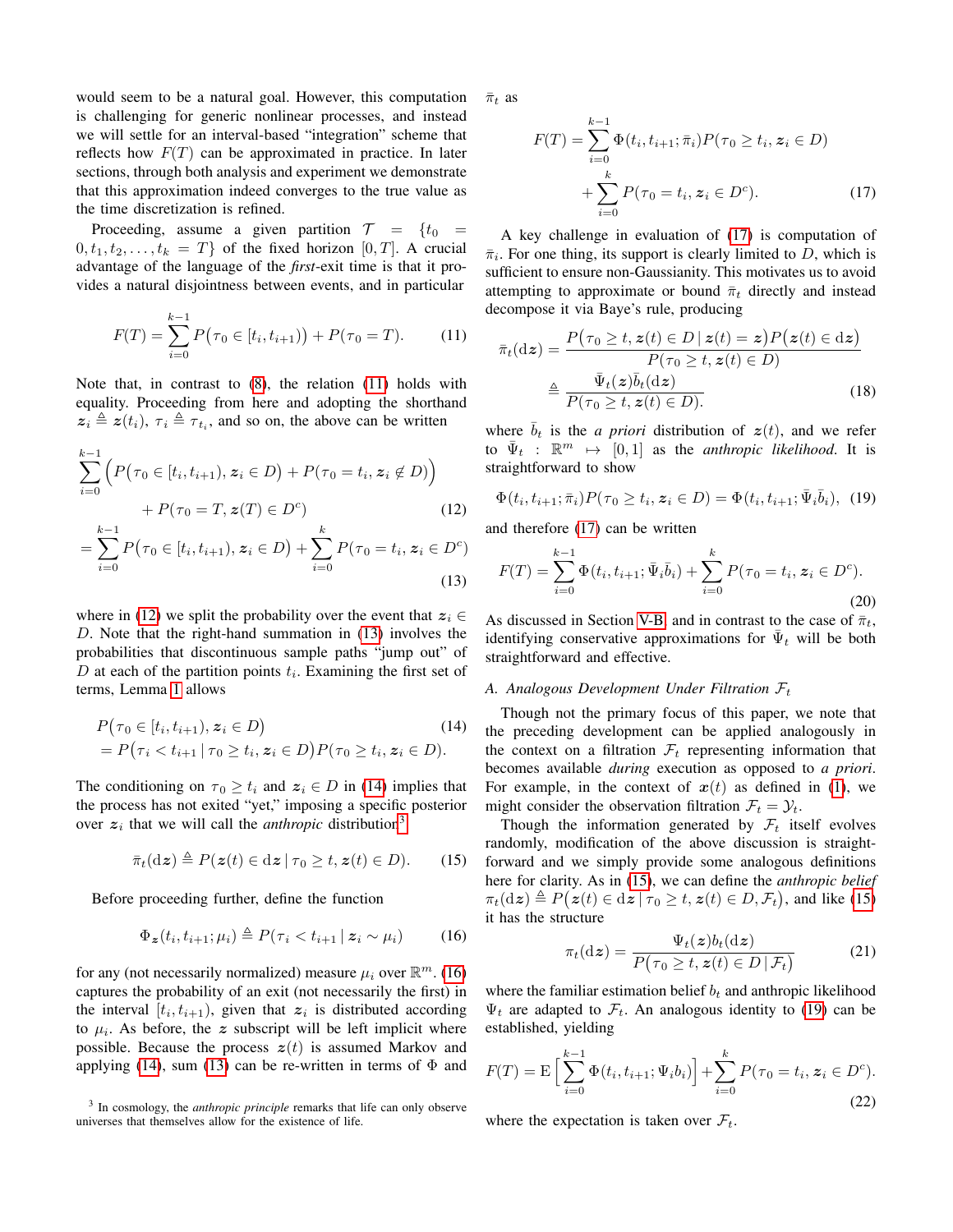#### <span id="page-4-0"></span>IV. A PIECEWISE-CONTINUOUS APPROXIMATION

The preceding section introduced a framework for computing the failure probability based on a helper function Φ defined in [\(16\)](#page-3-5). Rather than attempting to evaluate  $\Phi_x$  directly for the nonlinear process  $x(t)$ , this section introduces an approximating process *in the constraint space*, for which computation is made tractable. This simplified process is piecewisecontinuous according to the given time discretization  $\mathcal{T}$ , which controls the "accuracy" of the approximation. Though  $\mathcal T$  in practice will likely be dictated by the computational resources available, we prove that as it is refined the corresponding failure probability estimate converges to  $F_x(T)$ . That is to say, the approximation is asymptotically lossless.

Assume the feasible set  $X_{\text{safe}} \subset X$  is defined by the sublevel sets  $g_j(x) \leq 0$  for a set of m twice-differentiable, real-valued functions  $\{g_j\}$ . Let  $\bm{g}(\bm{x})$  refer to the stacked vector in  $\mathbb{R}^m$ , and let  $a_j(x)$  and  $H_j(x)$  refer to the gradient vector and Hessian of each  $g_j$ , respectively. Note that  $x \in X_{\text{safe}}$  is equivalent to the statement that  $g_i(x) \leq 0$  for all j. This naturally motivates a consideration of  $y(t) \triangleq g(x(t))$  as a process with respect to the non-positive orthant  $\mathcal{O}^- \subset \mathbb{R}^m$ .

Before we proceed, however, computation and analysis will require some regularity conditions on the control process  $u(t)$ , which evolves according to  $\mathcal{Y}_t$  and some (potentially nondeterministic) policy. Rather than complicate the discussion by attempting to account for all such possibilities, we make the following simplifying assumption.

<span id="page-4-1"></span>Assumption 1 (y(t) Locally Independent of Control). *We require that either*

- 1) we have state-feedback  $\mathbf{u}(t) = \kappa(t, \mathbf{x}(t)),$  with  $\kappa$ *deterministic and Lipschitz, or*
- 2)  $\mathbf{a}_j^{\mathrm{T}}(\mathbf{x})\mathbf{f}(t,\mathbf{x},\mathbf{u})$  and  $\mathbf{a}_j^{\mathrm{T}}(\mathbf{x})G(t,\mathbf{x},\mathbf{u})$  are independent *of* u *for all constraints* j*.*

Assumption [1](#page-4-1) ensures that the dynamics of process  $y(t)$ depend on the control only via the state  $x(t)$ , and notably accommodates second-order systems under workspace constraints (i.e., obstacle avoidance). Partial relaxation of this assumption will in many cases require only minor modifications of the analysis and computations presented in this paper.

Proceeding, we consider a piecewise approximation of this process constructed from the time discretization  $\mathcal T$ . Using the shortcuts  $\boldsymbol{f}_t \triangleq \boldsymbol{f}(t, \boldsymbol{x}(t), \boldsymbol{u}(t)), G_t \triangleq G(t, \boldsymbol{x}(t), \boldsymbol{u}(t)),$  and so on, define the process  $\hat{y}(s)$  such that

$$
\hat{\boldsymbol{y}}(s) \triangleq \boldsymbol{g}(\boldsymbol{x}(t)) + \int_{t}^{s} \boldsymbol{h}_{t} \, \mathrm{d}s' + \int_{t}^{s} \Sigma_{t} \, \mathrm{d}\boldsymbol{w}(s') \tag{23}
$$

$$
h_{t,j} \triangleq \boldsymbol{a}_j(\boldsymbol{x}(t))^{\mathrm{T}} \boldsymbol{f}_t + \frac{1}{2} \mathrm{tr} \left( G_t^{\mathrm{T}} H_j(\boldsymbol{x}(t)) G_t \right) \tag{24}
$$

$$
\Sigma_t \triangleq \begin{bmatrix} \boldsymbol{a}_1^{\mathrm{T}}(\boldsymbol{x}(t)) \\ \vdots \\ \boldsymbol{a}_m^{\mathrm{T}}(\boldsymbol{x}(t)) \end{bmatrix} G_t \triangleq \begin{bmatrix} \boldsymbol{\sigma}_1(t, \boldsymbol{x}(t)) \\ \vdots \\ \boldsymbol{\sigma}_m(t, \boldsymbol{x}(t)) \end{bmatrix}
$$
(25)

where  $t = \max\{t_i \in \mathcal{T} | t_i \leq s\}$  corresponds to the start point of the interval  $[t_i, t_{i+1})$  containing s. Here  $h_s$  and  $\Sigma_s$ can be identified as the drift and diffusion coefficients of



Fig. 2. An illustration of the continuous process  $y_i(t) = g_i(\boldsymbol{x}(t))$  and our approximation  $\hat{y}_j(t)$ . The two processes coincide at each discrete timestep  $t_i \in \mathcal{T}$ , and as  $\mathcal{T}$  is refined, Prop. [1](#page-5-2) establishes that the two converge pathwise-uniformly. Zero-crossings of  $y_i(t)$  imply constraint violations, and therefore exit-times of  $\hat{y}(t)$  from the non-positive orthant approximate those of  $x(t)$  from  $X_{\text{safe}}$ .

 $y(s)$  as prescribed by Itô's formula [\[26,](#page-8-23) Thm. 5.5]. Thus, the piecewise-continuous  $\hat{y}(s)$  has constant coefficients over each interval and coincides with  $y(s)$  for every  $s = t \in \mathcal{T}$ .

Approximating  $F_{\hat{y}}$  will be much easier than working directly with  $F_x$ , and in the following we show that, under mild conditions, the substitution of  $\hat{y}(s)$  for  $y(s)$  can be considered asymptotically lossless.

# *A. Convergence Analysis*

Consider evaluating  $F_{\hat{y}}(T)$  for the process  $\hat{y}(t)$  – the result will, of course, depend on  $\hat{y}(t)$  and therefore the underlying time discretization  $\mathcal T$ . We show that as  $\mathcal T$  is refined,  $\hat{\mathbf{y}}(t)$  converges to  $y(t)$  in a specific sense, and that  $F_{\hat{y}}(T)$  converges to  $F_{\mathbf{y}}(T) = F_{\mathbf{x}}(T)$ . Proofs are left to the supplementary material [\[7,](#page-8-24) Appendix A].

Definition 1 (Pathwise-Uniform Convergence). *For a se*quence of processes  $\boldsymbol{z}^{(n)}(t)$  and an associated real-valued *sequence*  $\varepsilon_n \to 0$ , we say  $\mathbf{z}^{(n)}(t)$  *converges*  $\varepsilon_n$ -pathwiseuniformly *to process*  $z(t)$  *if there exists for each*  $\omega \in \Omega$  *an*  $0 < M_{\omega} < \infty$  almost surely such that

$$
P\Big(\sup_{s\in[0,T]}\Big\|\boldsymbol{z}^{(n)}(s)-\boldsymbol{z}(s)\Big\|_2>\varepsilon_nM_{\omega}\Big)\to 0.
$$

Note that pathwise-uniform convergence (PUC) does not imply that  $z^{(n)}(\cdot; \omega)$  converges to  $z(\cdot; \omega)$  for any fixed outcome  $\omega \in \Omega$ . Additionally, it is specific to the given sequence  $\varepsilon_n$ . Nonetheless, we will see that this condition is sufficient to ensure a non-trivial convergence-of-probabilities result.

**Definition 2** (Supremum Process). For a process  $z(t)$ , the *corresponding* supremum process *is*  $z^*(t) \triangleq \sup_{s \in [0,t]} z(s)$ .

<span id="page-4-3"></span>Theorem 1. *If a given sequence of* R <sup>m</sup>*-valued processes*  $\mathbf{z}^{(n)}(t)$  converges  $\varepsilon_n$ -pathwise-uniformly to  $\mathbf{z}(t)$ , and we have *that*  $P(z_j^*(T) = 0) = 0$  *for all j, then* 

$$
P\Big(\bigvee_{s\in[0,T]} z^{(n)}(s) \notin \mathcal{O}^-\Big) \to P\Big(\bigvee_{s\in[0,T]} z(s) \notin \mathcal{O}^-\Big).
$$

For technical reasons, we will be required to make the following additional assumption relating the diffusion matrix G and the constraint gradients  $\{a_i\}$ .

<span id="page-4-2"></span>Assumption 2 (Paired Lipschitz:). *With respect to a given function*  $g: X \mapsto \mathbb{R}$  *and diffusion matrix*  $G(t, x, u)$ *, either*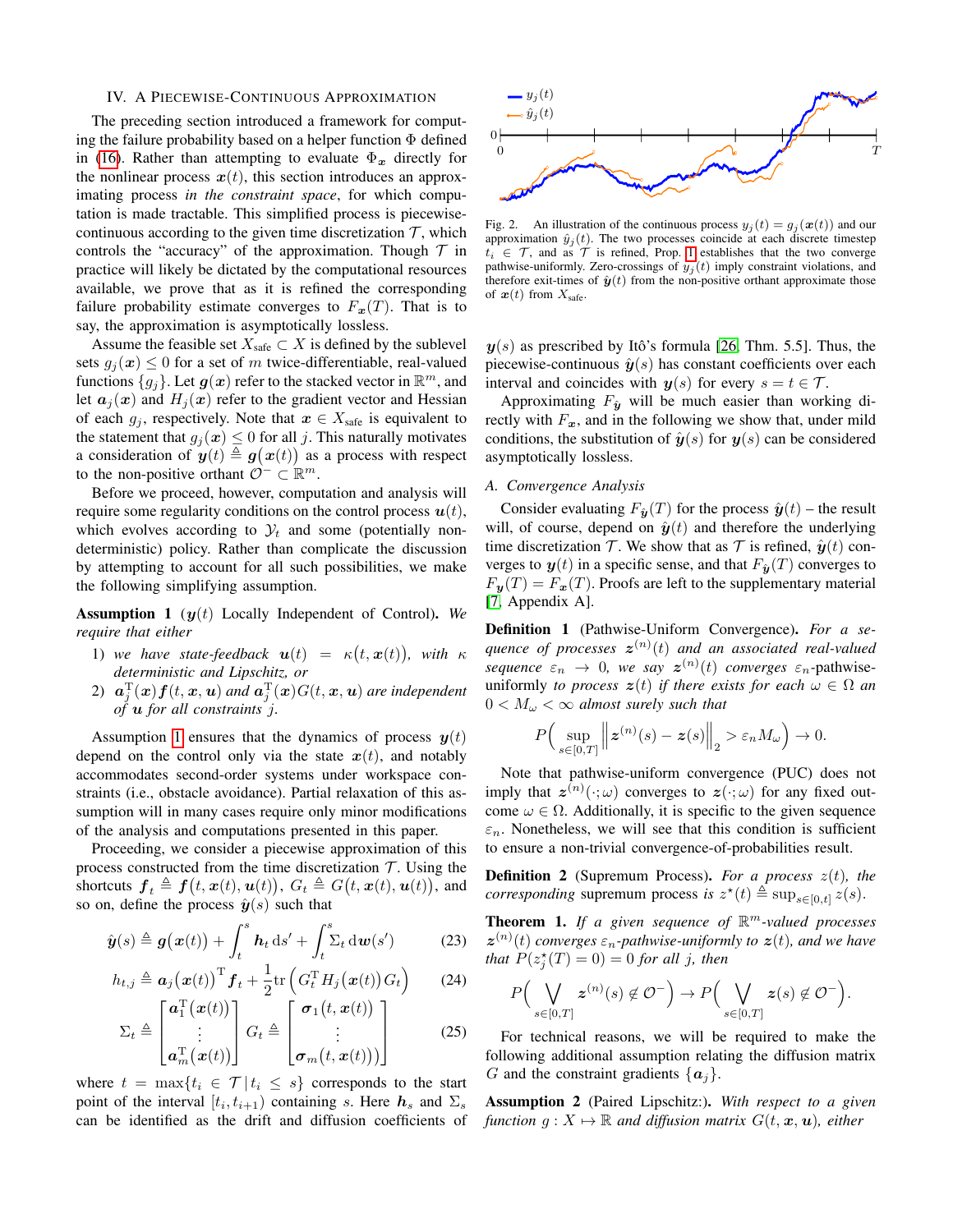- 1) G *is constant and the function gradient,* a*, is Lipschitz,*
- 2) a *is constant (i.e.,* g *is linear) and* G *is Lipschitz, or*
- 3) *both* a *and* G *are bounded and Lipschitz.*

Remark 1. *The requirements that Assumption [2](#page-4-2) imposes on* G *in no way imply that disturbances are bounded. Furthermore, when constraints are linear* G *is only required to be Lipschitz, so cases of multiplicative noise can be handled here as well.*

This leads to our main result.

<span id="page-5-2"></span>Proposition 1. *Let Assumptions [1](#page-4-1) and [2](#page-4-2) hold for the* m *constraint functions* {gj}*. Additionally, assume:*

1)  $\boldsymbol{f}_t$  is pathwise-bounded a.s., and  $\mathrm{E} \int_{0}^T \|\boldsymbol{f}_t\|_2^2 dt < \infty$ .

2)  $\mathbb{E} \|G_t\|_2^2$  bounded over  $[0, T]$ , and  $\mathbb{E} \int_0^T \|G_t\|_2^2 dt < \infty$ . *Then, for a sequence of partitions*  $\mathcal{T}_n = \{0 = t_0, t_1, \ldots, t_{k_n}\}$ T} *over the compact interval*  $[0, T]$  *with mesh*  $\delta_n \to 0$  *and*  $k_n \delta_n \leq cT$  *for fixed*  $c > 0$ *, there exists a sequence*  $\varepsilon_n \to 0$ such that the sequence of processes  $\hat{\boldsymbol{y}}^{(n)}(s)$  converges  $\varepsilon_n$ *pathwise-uniformly to*  $y(s)$ *.* 

From Thm. [1](#page-4-3) and the definition of  $y(t)$  the following corollary immediately follows.

<span id="page-5-3"></span>Corollary 1. *If the assumptions of Prop. [1](#page-5-2) hold and*  $P(y^*(T) = 0) = 0$  for all j then  $F_{\hat{y}^{(n)}}(T) \to F_x(T)$ .

**Remark 2.** The condition  $P(y_j^*(T) = 0) = 0$  is somewhat *difficult to verify; while conditions over which the variable*  $y_j(t)$  *admits a density have been somewhat examined, the case of the supremum process is less explored. For the purposes of the paper we consider this, as well as the regularity conditions required by Prop. [1,](#page-5-2) to be fairly mild.*

Corollary [1](#page-5-3) makes clear that the substitution of  $\hat{y}(s)$  for  $y(s)$  is (asymptotically) loss-less for the purposes of computing the risk probability  $F_x(T)$ . It is worth noting that this result does not anywhere assume that the dynamics or observation model are Gaussian or LTV, although practical computation of  $b_t$  may still require this assumption.

#### V. COMPUTATION

<span id="page-5-0"></span>The results of Section [IV](#page-4-0) indicate that we can perform computation with the simplified process  $\hat{y}(t)$  and the result will approximate the true  $F_x(T)$  in an asymptotic sense. While  $\hat{y}(t)$  is only piecewise-continuous and thus "jump out" probabilities in [\(22\)](#page-3-9) may be non-zero, our empirical results indicate that they can be safely ignored. Identifying a rigorous proof is left as a topic for future work. Additionally, for the sake of presentation we make the simplifying assumption that  $P(\mathbf{x}_0 \notin X_{\text{safe}}) = 0$ . In light of these considerations, we focus on computing

<span id="page-5-4"></span>
$$
\hat{F}(T) \triangleq \sum_{i=0}^{k-1} \Phi_{\hat{y}}(t_i, t_{i+1}; \bar{\Psi}_i \bar{b}_i).
$$
 (26)

In order to compute [\(26\)](#page-5-4), we require both a means of computing the quantity  $\Phi_{\hat{y}}(t_i, t_{i+1}; \mu_i)$  for arbitrary measure  $\mu_i$  and a means of approximating  $\overline{\Psi}_i \overline{\delta}_i$ . The former is the subject of [V-A](#page-5-5) and the latter of [V-B.](#page-5-1)

# <span id="page-5-5"></span>*A. Bounding*  $\Phi_{\hat{\mathbf{u}}}$

The constant-coefficient approximation  $\hat{y}(t)$  allows us to leverage classic results in the study of first-exit times. First, recalling [\(16\)](#page-3-5) we apply the union bound to decouple individual constraints, producing a sum over element-wise diffusions  $\hat{y}_i$ 

<span id="page-5-7"></span>
$$
\Phi_{\hat{\bm{y}}}(t_i, t_{i+1}; \mu_i) \le \sum_{j=1}^m \Phi_{\hat{y}_j}(t_i, t_{i+1}; \mu_i). \tag{27}
$$

Letting  $\partial X_{\text{safe}}$  refer to the boundary of  $X_{\text{safe}}$ , a classic result (see Karatzsas and Shreve [\[11,](#page-8-22) Ch. 3, Eq. 5.12]) provides the following lemma.

Lemma 2. *Under Assumption [1,](#page-4-1) for any (not-necessarily normalized)* measure  $\mu_i$  *over*  $X_{\text{safe}}$ *, and such that*  $\mu_i(\partial X_{\text{safe}}) = 0$ *,* 

<span id="page-5-6"></span>
$$
\Phi\hat{y}_j(t_i, t_{i+1}; \mu_i) = P\Big(\sup_{s \in [t_i, t_{i+1})} \hat{y}_j(s) > 0 \Big| \hat{y}_j(t_i) \sim g_j(\mu_i) \Big)
$$
\n
$$
= \int_{X_{\text{safe}}} \psi\Big(g_j(\boldsymbol{x}), h_j(t_i, \boldsymbol{x}), \|\boldsymbol{\sigma}_j(t_i, \boldsymbol{x})\|_2, \Delta_i\Big) \, \mathrm{d}\mu_i(\boldsymbol{x}) \tag{28}
$$

*where*  $\Delta_i = t_{i+1} - t_i$  *and we define*  $\psi(z, h, \sigma, \Delta t) \triangleq$ 

$$
1 - \phi\left(\frac{-h\Delta t - z}{\sigma\sqrt{\Delta t}}\right) + \exp\left\{-\frac{2hz}{\sigma^2}\right\}\phi\left(\frac{-h\Delta t + z}{\sigma\sqrt{\Delta t}}\right) \tag{29}
$$

*and*  $\phi$  *refers to the CDF of the standard normal distribution.* 

Note that the condition  $\mu_i(\partial X_{\text{safe}}) = 0$  is satisfied for all measures which admit a density (a mild assumption).

Like the instantaneous probability  $P(x(t_i) \notin X_{\text{safe}})$ , computing [\(28\)](#page-5-6) in general requires evaluating a multi-dimensional integral over the state space  $X = \mathbb{R}^{n_x}$ . Numerical quadrature techniques have exponential complexity in dimension (the curse of dimensionality). Fortunately, depending on the structure of the dynamics and constraints, significant dimensionality reductions can often be found. In particular, consider Gaussian-distributed second-order systems with workspace constraints (such as obstacle avoidance). If system noise is injected only in the velocity and acceleration dynamics (corresponding to  $\sigma_j = 0$  for all j), then the integral in [\(28\)](#page-5-6) reduces to workspace dimension  $n_p$  (commonly 2 or 3). This ensures that  $\Phi_{\hat{y}}$  can be evaluated efficiently for a large class of dynamics. Details are provided in the supplementary material [\[7,](#page-8-24) Appendix B].

## <span id="page-5-1"></span>*B. Approximating Anthropic Belief*

Given we can compute [\(27\)](#page-5-7), we still require some means of estimating the anthropic state distribution via  $\bar{\pi}_t$  or  $\bar{\Psi}_t \bar{b}_t$ . Though inexact, Gaussian approximations for  $\bar{b}_i$  are applicable and widely-used whenever the state dynamics are sufficiently smooth and, as can be seen in our experimental results, accurately model the dispersion of even nonlinear MC trajectories. However, modeling the anthropic information represented by  $\bar{\Psi}_i$  or  $\bar{\pi}_i$  is not so straightforward.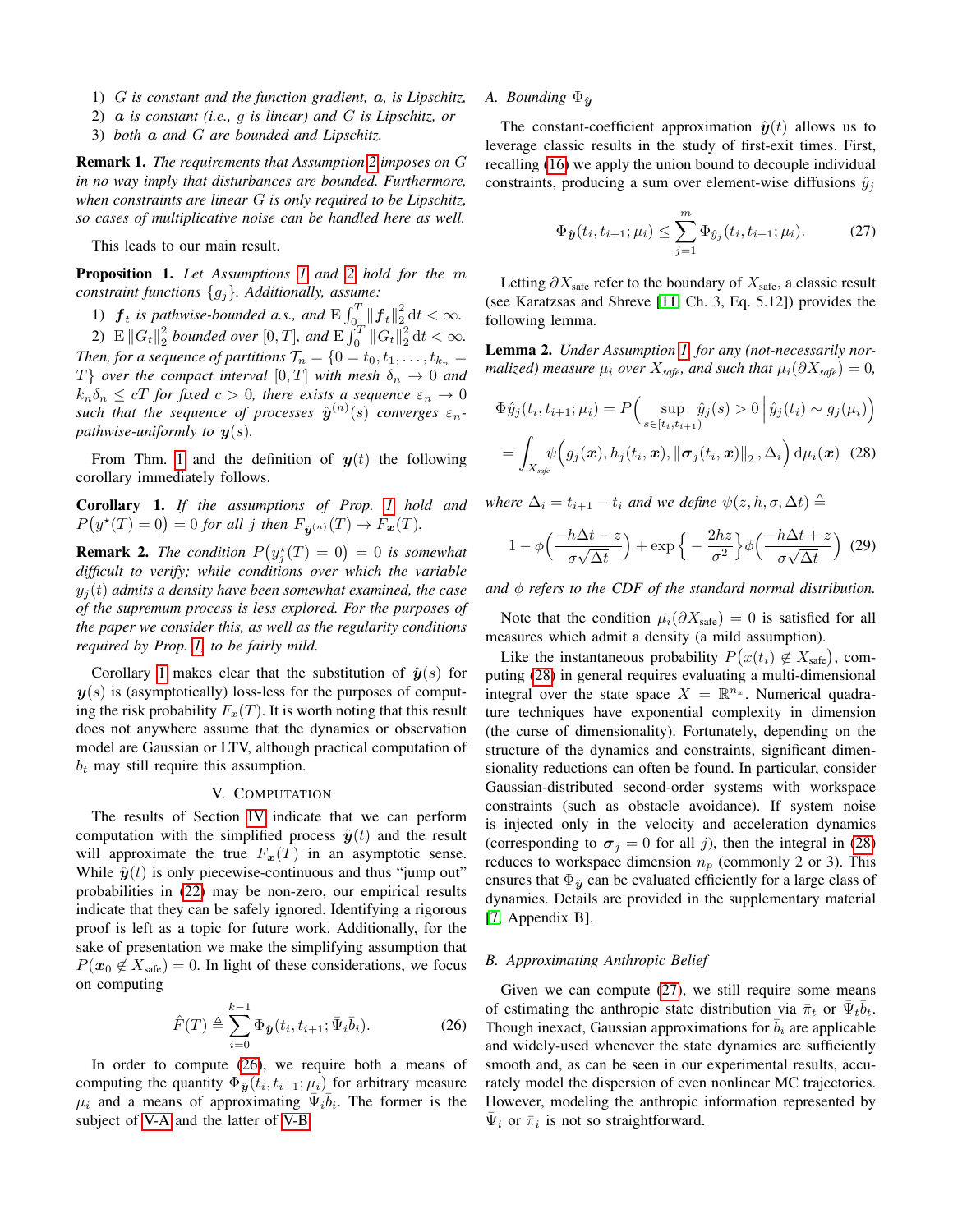*1)* Approximating  $\bar{\pi}_i$  as a Gaussian: In existing work, Patil et al. [\[20\]](#page-8-5) propose a Gaussian approximation for the anthropic distribution  $\bar{\pi}_i$  (or analogously, anthropic belief  $\pi_i$ ) at each timestep  $t_i$ . This is attractive because it implies  $\bar{\pi}_i$  can be propagated in parallel with  $\bar{b}_i$ . Likewise, we can consider approximating  $\bar{\pi}_i$  by conditioning on safety (via a recursive Gaussian approximation) at each prior timestep

<span id="page-6-1"></span>
$$
\hat{\pi}_i(\mathrm{d}\boldsymbol{x}) \approx P(\boldsymbol{x}_i \in \mathrm{d}\boldsymbol{x} \,|\, \boldsymbol{x}_l \in X_{\text{safe}} \,\forall l \leq i). \qquad (30)
$$

We refer the interested reader to their paper for implementation details.

Again considering [\(26\)](#page-5-4), we can apply identity [\(19\)](#page-3-8) and directly produce an upper-bound in terms of  $\bar{\pi}_i$ 

<span id="page-6-4"></span>
$$
\hat{F}(T) \le \sum_{i=0}^{k-1} \Phi_{\hat{y}}(t_i, t_{i+1}; \bar{\pi}_i).
$$
 (31)

Together with our Gaussian approximation  $\hat{\pi}_i$  from [\(30\)](#page-6-1), we refer to the resulting estimate as ival qauss.

While the independence and Gaussianity assumptions involved here are convenient, they are also heuristic. This can lead to inconsistent  $\bar{\pi}_t$  estimates and ultimately unpredictable risk estimation, as will be seen in Section [VI.](#page-6-0)

*2) A Simple Alternative:* Rather than attempting to estimate  $\bar{\pi}_t$ , we propose a simple, yet surprisingly powerful alternative based on the anthropic likelihood  $\bar{\Psi}_t$ . A clear upper-bound follows directly from the definition as

<span id="page-6-2"></span>
$$
\bar{\Psi}_t(\boldsymbol{x}) = P\big(\boldsymbol{x}_{\mathcal{T}_0} \geq t, \boldsymbol{x}(t) \in X_{\text{safe}} \,|\, \boldsymbol{x}(t) = \boldsymbol{x}\big) \leq \mathbb{1}_{X_{\text{safe}}}(\boldsymbol{x}).\tag{32}
$$

Applying [\(32\)](#page-6-2) to [\(26\)](#page-5-4) yields a conservative estimate

<span id="page-6-3"></span>
$$
\hat{F}(T) \le \sum_{i=0}^{k-1} \Phi_{\hat{\bm{y}}}(t_i, t_{i+1}; 1\!\!1_{X_{\text{safe}}} \bar{b}_i)
$$
\n(33)

which accumulates "new" exits over each interval – note the contrast with the naive "interval Boole's" approximation given by [\(8\)](#page-2-3). Because it restricts exit flow to probability mass which is "safe" at the start of each interval, we refer to approximation [\(33\)](#page-6-3) as ival\_safe.

In principle, [\(33\)](#page-6-3) shares one of the same weaknesses of the discrete-time Boole's approximation in  $(6)$  – it is not bounded above, and indeed may diverge as  $\mathcal T$  is refined. However, it avoids "locally" double-counting by counting only probability mass *leaving*  $X_{\text{safe}}$  over each interval. This interpretation is illustrated in Fig. [1,](#page-0-2) and our empirical results suggest ival safe does very well in practice. Furthermore, compared to [\[20\]](#page-8-5) or [\(31\)](#page-6-4) it requires no "extra" belief propagation at all, making this approximation particularly lightweight.

# VI. RESULTS

<span id="page-6-0"></span>To evaluate the accuracy of our approximation, we simulate a second-order Dubin's car system in the plane. System details are provided in the supplementary material [\[7,](#page-8-24) Appendix C]. Noise in dynamics and observations render the system partially-observable, and an LQG-style feedback control policy stabilizes around a nominal trajectory. We evaluate four



<span id="page-6-5"></span>Fig. 3. We simulate a noisy Dubin's car system navigating in a narrow passageway, computing collision probabilities under coarse (left) and fine (right) time discretizations,  $\mathcal{T}_1$  and  $\mathcal{T}_2$ . MC trajectories (red) simulate a fixed 60Hz feedback control rate, and a corresponding *a priori* state distribution  $\bar{b}_i$  (blue) is propagated via an LTV-Gaussian assumption. The anthropic estimates  $\{\hat{\pi}_i\}_j$  (yellow) are computed according to each  $\mathcal{T}_j$ . The underlying plots confirm the divergence of dt\_booles under fine discretizations, and illustrate the susceptibility of dt\_gauss and ival\_gauss to inconsistency in the Gaussian  $\hat{\pi}_i$  estimates. In contrast, our method ival safe avoids estimating  $\bar{\pi}$  entirely, producing a lightweight and consistent risk estimate.

principle approximations. Discrete-time methods dt\_booles and  $dt$  gauss refer to the naive Boole's approximation  $(6)$ and the conditioned variant proposed by [\[20\]](#page-8-5), respectively. Our methods ival\_gauss and ival\_safe are described in the preceding section.

First, we successfully use our ival\_safe estimate to optimize a risk-constrained ( $\Delta = 2\%$ ) plan in a tight environment, shown in Fig. [3.](#page-6-5) We then computed risk estimates for this plan under multiple time discretizations. As predicted,  $dt_{\text{boolean}}$  booles diverges severely as  $\tau$  is refined while ival\_safe converges correctly. Interestingly, dt\_gauss and ival\_gauss converge to incorrect values, likely due to inconsistency in the underlying Gaussian  $\hat{\pi}_t$  estimate.

Next, we perform a larger statistical evaluation over random, programmatically-generated environments. We consider two different regimes: *nominally*-safe trajectories, which ensure only that the nominal trajectory is collision-free, and *risk*constrained trajectories optimized using ival\_safe with  $\Delta = 10\%$ . This segregation allows us to identify potentially distinct statistical performance in scenarios representing the full range of risk values  $[0, 1]$  and over the smaller range of "planning-relevant" values in [0,  $\Delta$ ]. These environments are non-convex, and the locally-optimal trajectories were generated via MATLAB's fmincon routine [\[17\]](#page-8-25). To ensure that the batch of experiments is not dominated by "uninteresting" cases, we specifically reject scenarios where the *unconstrained* optimal has negligible failure probability (i.e., when the obstacles are not relevant). Computation times for our MATLAB implementation of various methods are shown in Table [I](#page-7-0) – as predicted, our method is significantly faster than MC while representing some additional complexity compared to discrete-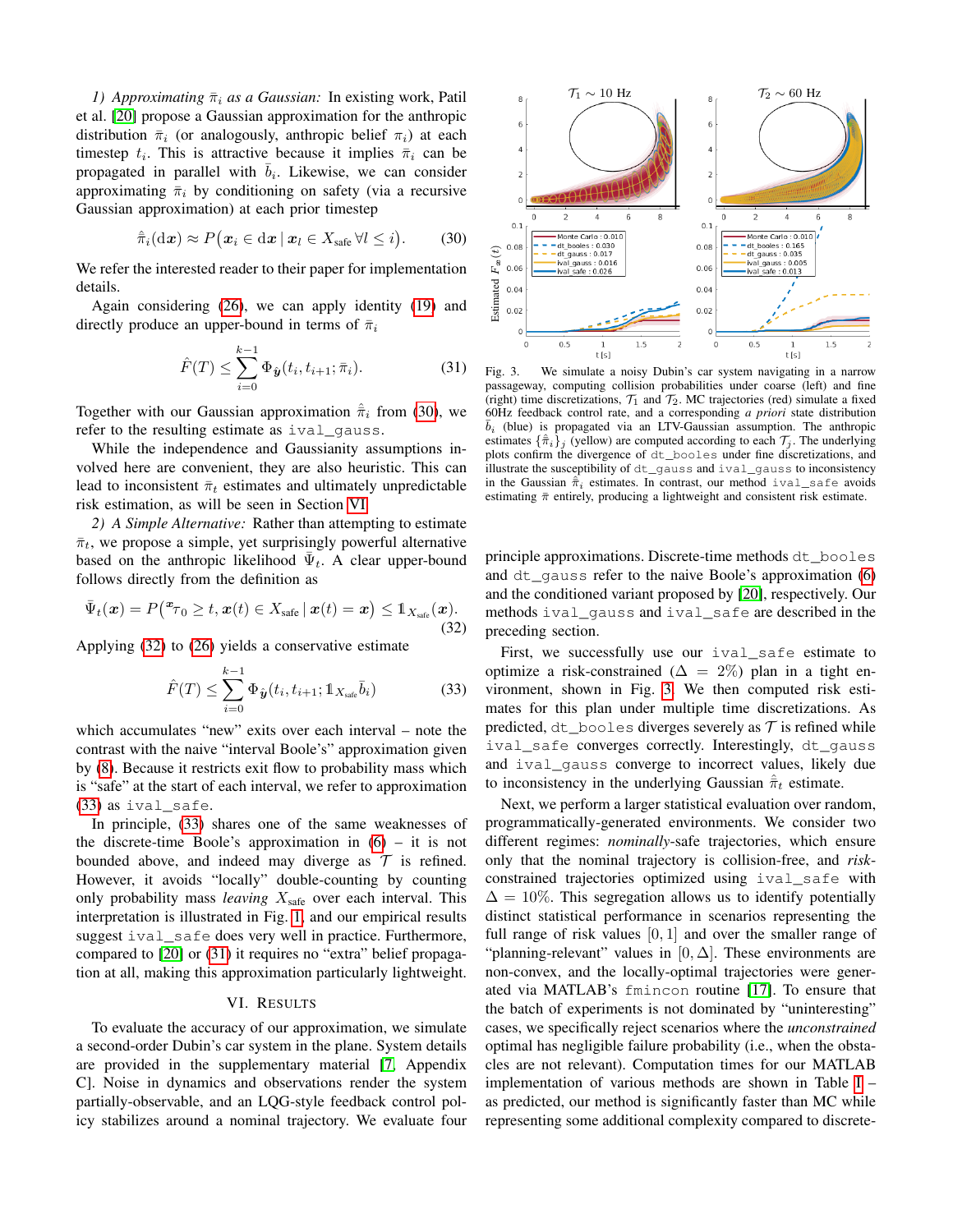

<span id="page-7-1"></span>Fig. 4. Sample Dubin's car trajectories in randomly-generated environments over a  $T = 2.5$  [s] horizon under 60 Hz LQG feedback control towards the (green) goal. The two scenarios on the left demonstrate *nominally*-safe plans, which can experience significant risk upon stochastic execution. On the right are risk-constrained plans (generated using our ival\_safe approximation with  $\Delta = 10\%$ ). MC trajectories are shown in red, and dispersions are well-approximated by the *a priori* distributions  $\{\bar{b}_i\}$  shown in blue. The Gaussian anthropic belief estimates  $\{\hat{\pi}_i\}$  are shown in yellow. The lower plots show  $F_x(t)$  estimates as compared to MC (estimated standard error is indicated by the shaded region). Note that dt\_booles is prone to extreme over-estimation, while the two  $\{\hat{\pi}_i\}$ -dependent methods dt\_gauss and ival\_gauss suffer from the inconsistency of the underlying Gaussianity assumption. In contrast, our proposed method ival\_safe achieves the best approximation performance and avoids explicit  $\bar{\pi}_i$  approximation.

<span id="page-7-0"></span>TABLE I COMPUTE TIMES FOR DUBIN'S CAR MATLAB IMPLEMENTATION ON CONSUMER LAPTOP. QD REFERS TO QUADRATURE DIMENSION.

| Monte Carlo<br>$(N = 1000)$ | LTV-Gaussian $\bar{b}_i$ | Gaussian $\hat{\pi}_i$ | $\sum_{i=0}^{k} P(x(t_i) \notin X_{\text{safe}})$<br>QD: $(n_p - 1) = 1$ | $\sum_{i=0}^{k-1} \Phi(t_i, t_{i+1}; 1\!\!1_{X_{\text{safe}}} \bar{b}_i)$<br>QD: $n_p=2$ |
|-----------------------------|--------------------------|------------------------|--------------------------------------------------------------------------|------------------------------------------------------------------------------------------|
| 39.1 [s]                    | $0.034$ [s]              | $0.054$ [s]            | $0.034$ [s]                                                              | $0.316$ [s]                                                                              |

time methods. A more detailed discussion is presented in the supplementary material [\[7,](#page-8-24) Appendix B].

Some representative scenarios are shown in Fig. [4,](#page-7-1) and statistics are reported in Table [II](#page-7-2) over 100 nominally-safe and 50 risk-constrained scenarios. For reference, the average MC-evaluated risk in each of the two test batches is listed in the top of the column. The Bias column lists the mean (signed) difference between the estimate and a 1000-sample MC estimate, and  $P(\text{Conservative})$  reports the percentage of cases where the estimate was greater than (or within 5%) of the MC "truth." The proposed method ival\_safe outperforms or matches all others in bias, root-mean-squared error (RMSE), and median relative error (MRE), while remaining conservative (i.e., safe) in a significant majority of trials. Both dt\_gauss and ival\_gauss outperform dt\_booles but suffer from inconsistency of the Gaussian  $\hat{\pi}_i$  estimate.

## VII. CONCLUSION

This paper addresses the challenging problem of efficiently and accurately estimating failure probabilities to enable riskaware, continuous motion planning. By developing a rigorous framework directly in continuous-time and leaning heavily on the classic study of first-exit times, it becomes straightforward to identify a lightweight approximation  $(i \text{val state})$ that dramatically outperforms existing methods. Furthermore, our approximation restores a convenient Bellman structure required for optimal control, enabling practical application for a wide variety of nonlinear systems.

TABLE II  $F_{\boldsymbol{x}}(T)$  estimation statistics for Dubin's car system.

<span id="page-7-2"></span>

| <b>Batch / Method</b> | <b>Bias</b> | <b>RMSE</b> | <b>MRE</b> | $P(\text{Conservative})$ |
|-----------------------|-------------|-------------|------------|--------------------------|
| Nominally-safe        | MC: 0.2649  |             |            |                          |
| dt booles             | $+2.9780$   | 4.908       | 948 %      | $100\%$                  |
| dt_qauss              | $+0.3156$   | 0.923       | 70%        | 89 %                     |
| ival_qauss            | $+0.0073$   | 0.257       | 49 %       | 46 %                     |
| ival safe             | $+0.0915$   | 0.173       | $32\%$     | $92\%$                   |
| Risk-constrained      | MC: 0.0321  |             |            |                          |
| dt booles             | $+0.4849$   | 0.957       | 1162 %     | $100\%$                  |
| dt_qauss              | $+0.0510$   | 0.067       | 224 %      | $96 \%$                  |
| ival_qauss            | $-0.0138$   | 0.025       | $39\%$     | $30 \%$                  |
| ival safe             | $+0.0057$   | 0.019       | 41 $%$     | 86 %                     |

Ultimately, the framework and concepts introduced in this paper (particularly Section [III\)](#page-2-0) motivate a number of future investigations. Of particular interest are robust methods of estimating anthropic belief via  $\pi_t$  or  $\Psi_t$ , as "survival-thus-far" may represent a useful and yet-uncaptured source of information for aspects of autonomous decision-making not limited to risk estimation. Also, fusing MC and Gaussian-based riskapproximations in a hybrid approach may provide the best of both worlds: high accuracy in the face of nonlinearity and compatibility with continuous optimization.

#### ACKNOWLEDGMENTS

This work was supported by the Education Office at The Charles Stark Draper Laboratory, Inc. and by ARL DCIST under Cooperative Agreement Number W911NF-17-2-0181.